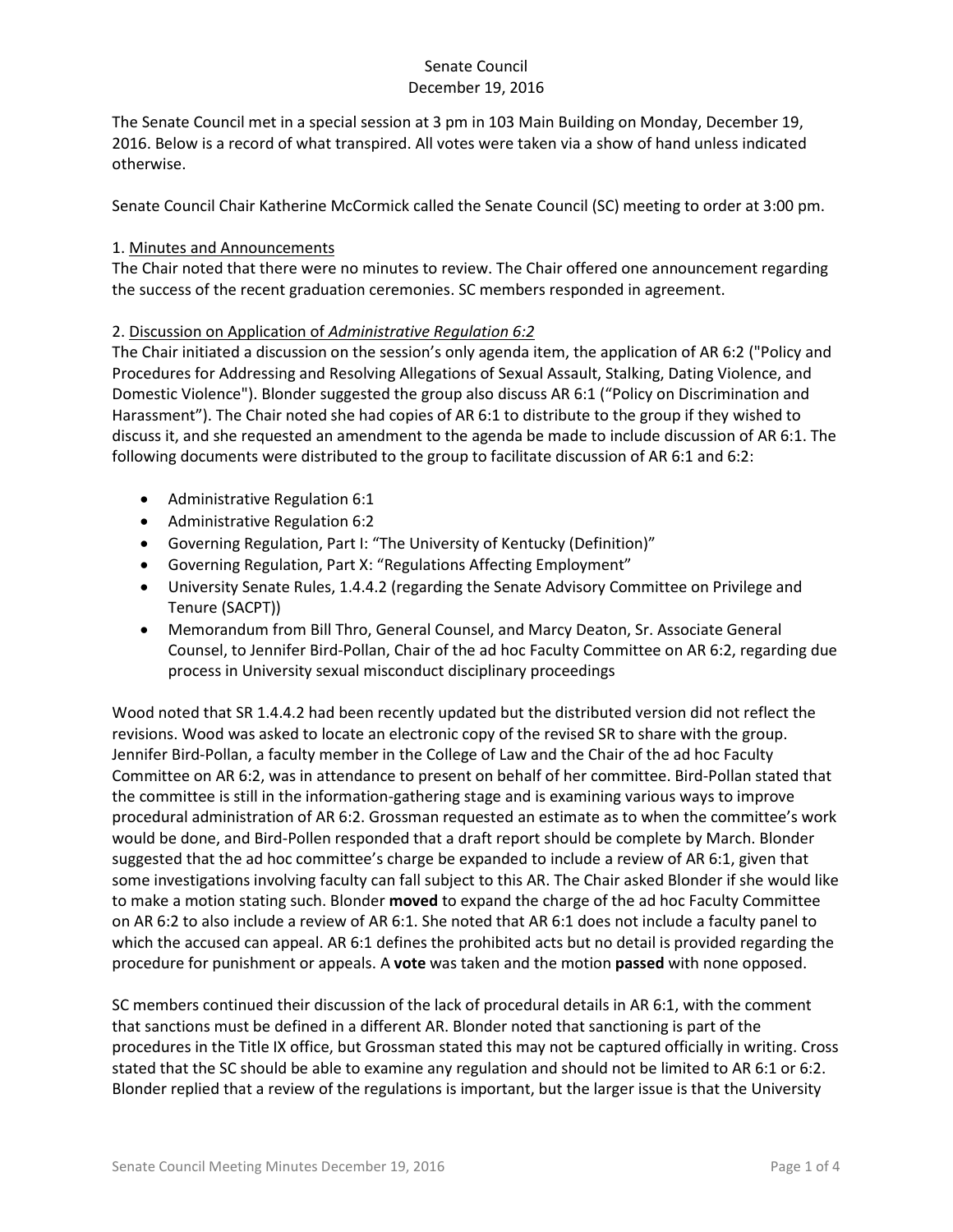does not seem to follow these regulations. There are cases of investigations of faculty members that resulted in the faculty accepting a settlement from the University without ever utilizing the options available to them per these regulations. The Chair suggested the Senate Advisory Committee on Privilege and Tenure (SACPT) as an avenue for faculty in need of guidance. Wood noted two known cases of faculty utilizing AR 6:2 when sanctions were issued without review. Blonder questioned if the administration is officially granted the right to offer settlements to accused faculty members, and the Chair cited page seven of GR X. Blonder stated that individuals may not understand the options available to them, and faculty may think it is to their advantage to leave the University. She suggested providing details to faculty regarding their available options and the support that the SACPT could provide if sought.

Wood was able to locate an electronic copy of revised SR 1.4.4.2 and shared it via email with SC members. She stated that, previously, non-tenured faculty and employed students received more protection under the SR than did tenured faculty members. The revised version of the SR specifically states that the rights guaranteed in the SR are applicable to tenured faculty and shall not be impeded. Grossman recommended the ad hoc committee include a reference to the SACPT in AR 6:2. The Chair noted that page seven of GR X includes a reference to the SACPT, but faculty may not be aware of this. Blonder suggested the preparation of an information sheet that could be provided to faculty members when they are approached by Administration with the offer of a settlement. The Chair offered to provide this information on the Senate website, if SC members wished to act on this suggestion. Wood stated the issue of lack of due process for faculty members should be addressed before acting on this suggestion. Bird-Pollan thought posting this type of information on a website might be the best approach, due to confidentiality issues. The Chair noted the SC's responsibility to make faculty aware of their options in cases such as these, and Blonder recommended an email be sent to all faculty including any useful information.

Schroeder questioned the power the SACPT would have if a faculty member felt his or her right to due process had been violated. Grossman replied they would be able to make a recommendation to the President. McGillis suggested the new faculty orientation as an option to distribute information, but Grossman felt faculty would not remember much from the orientation. He recommended putting the information online, as faculty would be more likely to perform a search for information if it were to become relevant to them. Wood shared a concern that faculty members may not dispute allegations made against them due to the expense of legal fees and a lack of resources. Bird-Pollan asked the group if they felt accused faculty should have representation provided for them by the University. Wood responded that it would be expensive, but it might be an option to consider.

Blonder shared that Brown University has an advisory panel, including faculty, deans, and students, which advises the Title IX office. She suggested the creation of a separate panel at UK, including faculty, which would advise the Title IX office, provide oversight, and be available to faculty as needed. Grossman stated this seems like the responsibility of the SACPT, but Blonder replied that the SACPT would not be involved unless the proper investigative procedures were not followed. Blonder stated the current issue is that the case referenced in the newspaper over the weekend would fall under AR 6:1, in which sanctioning procedures are not detailed. Schroeder echoed the recommendation of an informational webpage for faculty, with carefully defined keyword searches, to make the information easy to find. It was suggested that the ad hoc committee draft language for a webpage, to include a prominent reference to the SACPT. Bird-Pollan agreed to work on this with her committee.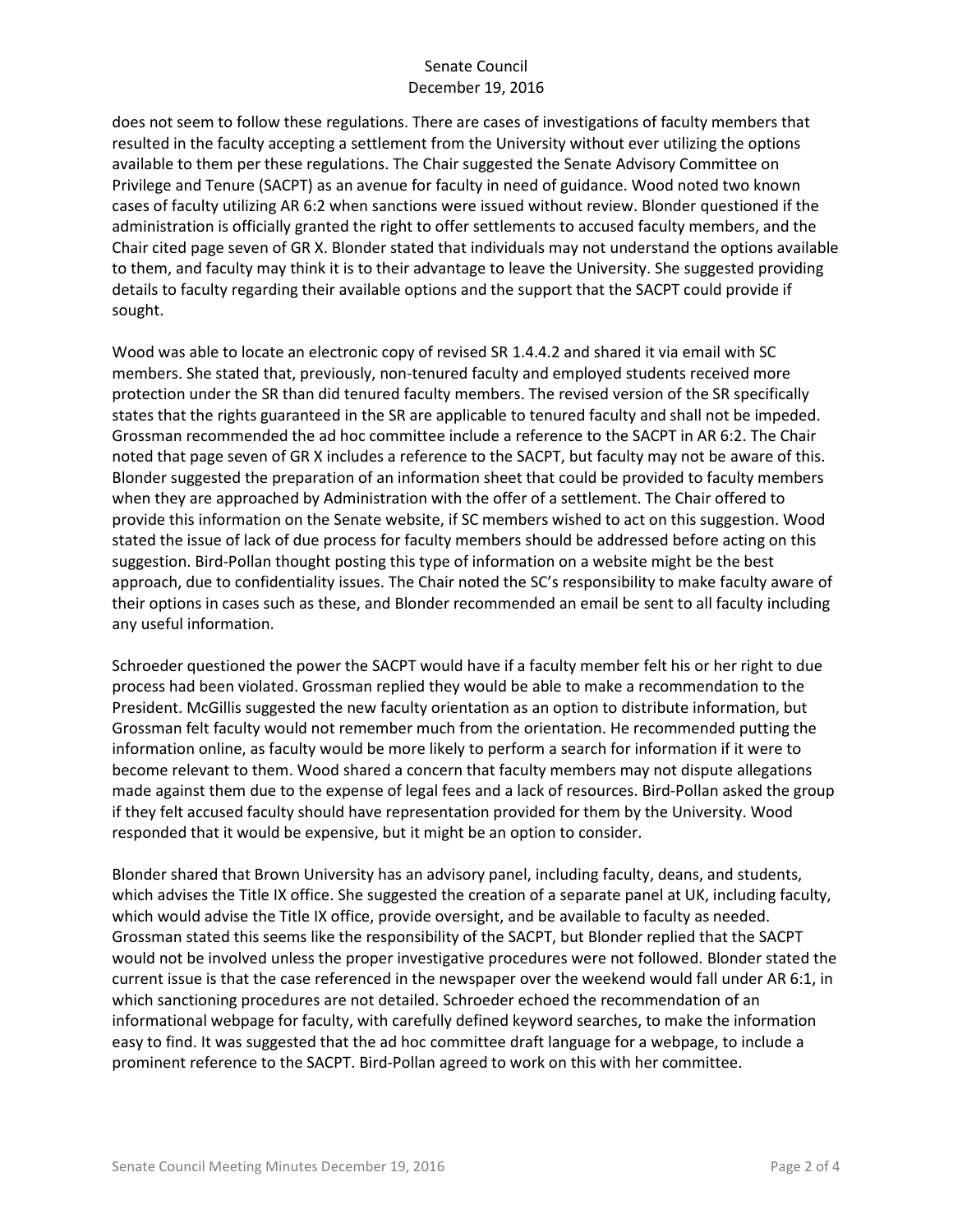Schroeder stated it may be helpful to have more information regarding the role of Associate Vice President for Institutional Equity Patty Bender (Office of Institutional Equity and Equal Opportunity), perhaps a discussion with her and the SC. The redacted cover letter distributed to the SC seems to suggest the recommendation was made by Bender and does not reference the investigative process. Blanton confirmed that an investigation had occurred, and the document distributed to SC members is only the cover letter to the investigative materials. Schroeder noted that there is no indication on the cover letter that any other materials were provided to the college Dean to support the recommendations in the letter. Wood recommended that the investigative file be included with a formal recommendation. Blanton stated that the faculty member would have to waive his rights to privacy before anything could be released. Cross noted that the faculty member would also have to waive any claims against the University, along with his right to privacy, which Blanton confirmed. Blanton was unsure if the faculty member would have viewing access to the investigative report without waiving confidentiality rights.

Mazur mentioned a case in which a faculty member was denied details regarding allegations made against her. Mazur stated that due process should allow the accused person the right to detailed information regarding the accusations made again him or her. Mazur further stated, that this is included in the GR, and the SACPT should be allowed to intervene if the faculty member's request for this information is denied. The Chair reiterated Schroeder's suggestion to ask Bender speak to with the SC so that the SC can gather information regarding the investigative process and disseminate this information to faculty. Schroeder also suggested each SC member hold informal discussions with their faculty members to assess how much is known regarding the existence and/or charge of the SACPT. The Chair suggested the involvement of the Office of Faculty Advancement to help coordinate the release of this information at new faculty orientations.

Blonder continued the discussion regarding the role that individuals play in these cases and questioned if the larger issues of academic freedom and free speech are considered in the context of Title IX investigations. Blonder also wondered if the First Amendment Center should have any role in these processes. Cross replied that they have typically not involved themselves in these situations, but it could be an option to include them.

The SC also discussed a recent situation in which a student submitted a video including profane language directed at the professor, and the student was ultimately protected under his First Amendment rights. The point was raised that the faculty member involved in the investigation reported on by the Herald Leader on Friday and over the weekend was not being granted the same protection. Blonder stated that the situation involving the student set a low standard for protection under the First Amendment, but the standard does not seem to be the same for everyone.

Wood stated that due process should not be such a complicated issue and suggested the ad hoc committee prepare a simply written document explaining the rights of the accused. Bird-Pollan replied that her committee has found the process to be complicated, but perhaps not unduly complicated, and the committee has not been able to identify any unnecessary layers in the process thus far. What may be helpful is a document for the victims to help them understand the procedures, as they will not be involved in any way other than offering testimony. Schroeder agreed that it would be helpful for the victims to know in advance that they will not hear details of occurrences during the investigative process.